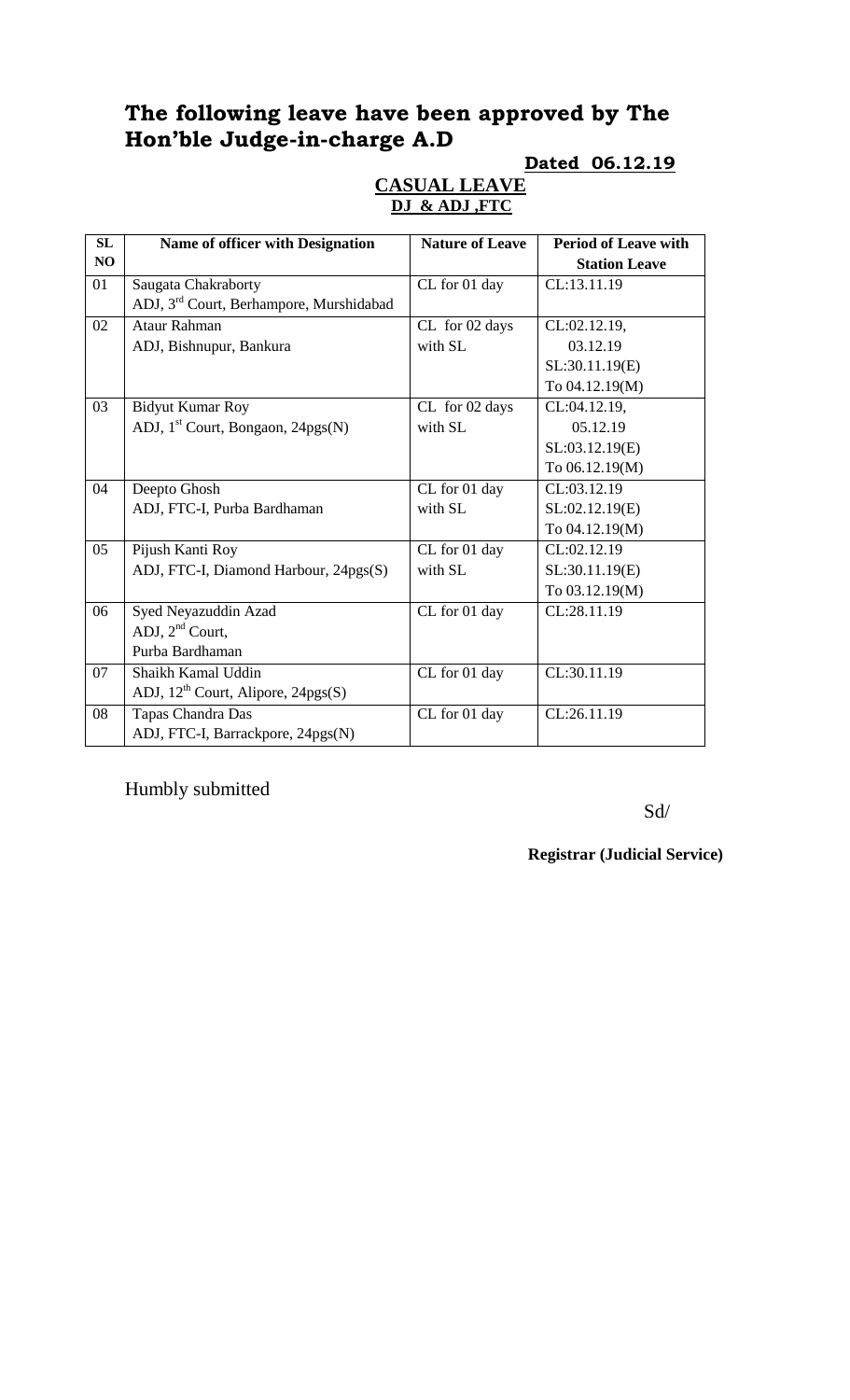# **The following leave have been approved by The Hon'ble Judge-in-charge A.D**

### **Dated 06.12.19**

### **CASUAL LEAVE DJ & ADJ ,FTC**

| SL | Name of officer with Designation  | <b>Nature of Leave</b> | <b>Period of Leave with</b> |
|----|-----------------------------------|------------------------|-----------------------------|
| NO |                                   |                        | <b>Station Leave</b>        |
| 01 | Abu Helal Manjurur Rahman         | CL for 04 days         | CL:10.12.19                 |
|    | ADJ, FTC-VI, Alipore, 24pgs(S)    | with SL                | To 13.12.19                 |
|    |                                   |                        | SL:09.12.19(E)              |
|    |                                   |                        | To 16.12.19(M)              |
| 02 | Ajeya Matilal                     | CL for 01 day with     | CL:07.12.19                 |
|    | DJ, Purba Bardhaman               | <b>SL</b>              | SL:06.12.19(E)              |
|    |                                   |                        | To 09.12.19(M)              |
| 03 | Bhawani Shankar Sharma            | CL for 03 days         | CL:12.12.19,                |
|    | ADJ, 4 <sup>th</sup> Court, Malda | with SL                | 13.12.19,                   |
|    |                                   |                        | 16.12.19                    |
|    |                                   |                        | SL:11.12.19(E)              |
|    |                                   |                        | To 17.12.19(M)              |
| 04 | Chinmoy Chattopadhyay             | CL for 02 days         | CL:09.12.19,                |
|    | ADJ, Raghunathpur, Purulia        | with SL                | 10.12.19                    |
|    |                                   |                        | SL:07.12.19(E)              |
|    |                                   |                        | To 11.12.19(M)              |
| 05 | Dr. Modhumita Basu                | CL for 02 days         | CL:05.12.19,                |
|    | ADJ, FTC-IV, Krishnagar, Nadia    | with SL                | 06.12.19                    |
|    |                                   |                        | SL:04.12.19(E)              |
|    |                                   |                        | To 07.12.19(M)              |
| 06 | Partha Sarathi Mukhopadhyay       | CL for 01 day with     | CL:09.12.19                 |
|    | DJ, Kalimpong                     | <b>SL</b>              | SL:07.12.19(E)              |
|    |                                   |                        | To 10.12.19(M)              |
| 07 | Papiya Das                        | CL for 02 days         | CL:09.12.19,                |
|    | ADJ, FTC-II, Barasat, 24pgs(N)    | with SL                | 10.12.19                    |
|    |                                   |                        | SL:07.12.19(E)              |
|    |                                   |                        | To 11.12.19(M)              |
| 08 | Rana Dam                          | CL for 02 days         | CL:09.12.19,                |
|    | ADJ, Kurseong, Darjeeling         | with SL                | 10.12.19                    |
|    |                                   |                        | SL:07.12.19(E)              |
|    |                                   |                        | To 10.12.19(E)              |
| 09 | <b>Sukumar Roy</b>                | CL for 02 days         | CL:20.12.19,                |
|    | DJ, Coochbehar                    | with SL                | 21.12.19                    |
|    |                                   |                        | SL:19.12.19(E)              |
|    |                                   |                        | To 23.12.19(M)              |

Humbly submitted

Sd/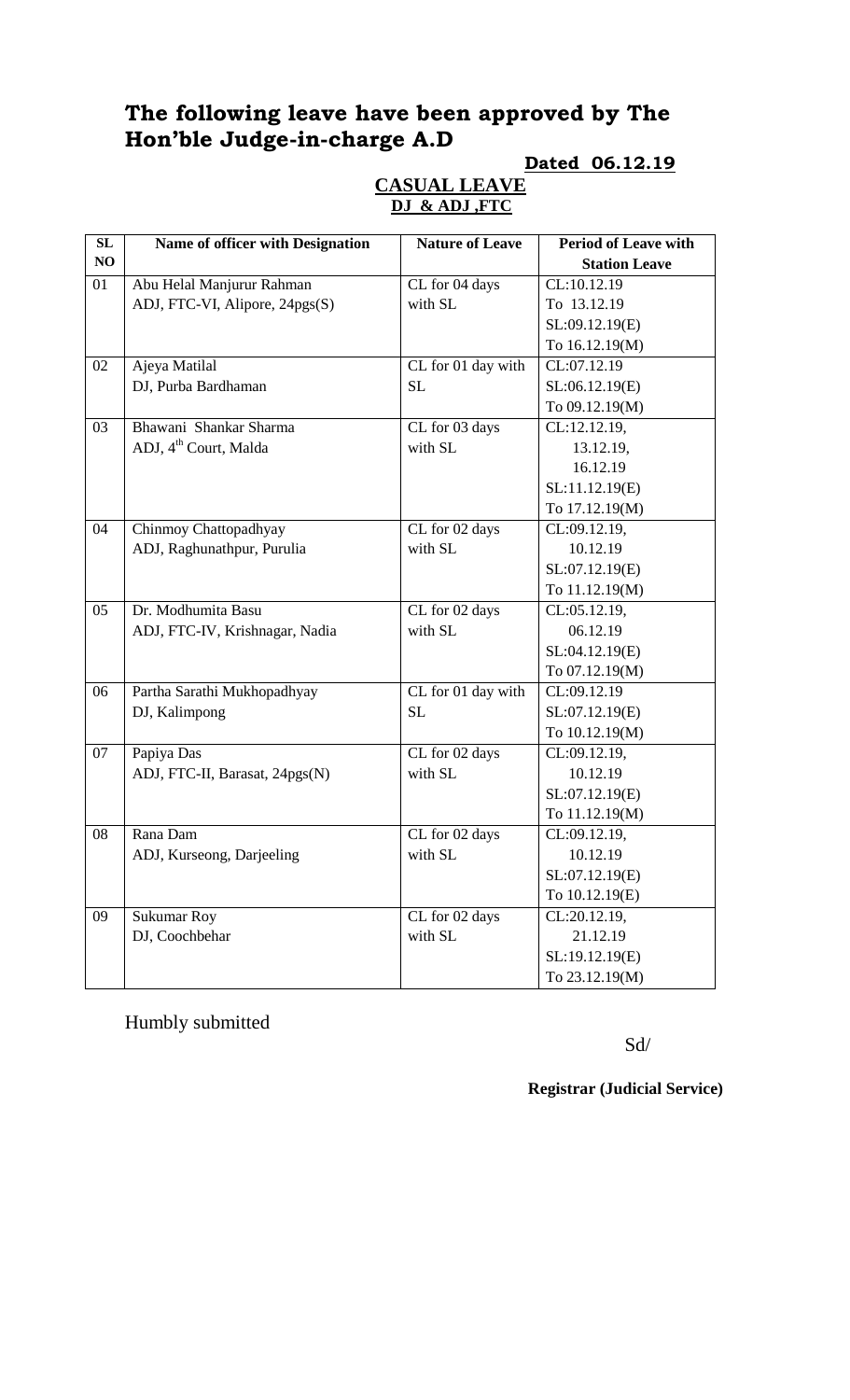## **The following leave have been approved by the Hon'ble Judge-in-Charge A.D.**

## **Dated : 06.12.2019**

### **ADJ, FTC/ CJ(SD)**

| <b>SL</b><br>NO | Name of officer with Designation                              | <b>Nature of Leave</b> | <b>Period of Leave with Station</b><br>Leave |
|-----------------|---------------------------------------------------------------|------------------------|----------------------------------------------|
| 01              | Smt. Madhumita Roy -III, ADJ, FTC-   Earned Leave for 08 days |                        | From 01.11.2019 to 08.11.2019                |
|                 | 2, Kandi, Murshidabad                                         |                        |                                              |

### **CJM/ACJM**

| SL<br>NO | Name of officer with Designation  | <b>Nature of Leave</b>  | <b>Period of Leave with Station</b><br>Leave |
|----------|-----------------------------------|-------------------------|----------------------------------------------|
| 02       | Sri Dipanjan Sen<br>CMM, Calcutta | Earned Leave for 01 day | On 28.11.2019                                |

### **JM**

| SL<br>N <sub>O</sub> | Name of officer with Designation                                          | <b>Nature of Leave</b>     | <b>Period of Leave with Station</b><br>Leave |
|----------------------|---------------------------------------------------------------------------|----------------------------|----------------------------------------------|
| 03                   | Smt. Sumana Saha Roy, JM, 2 <sup>nd</sup> Court,                          | Child Care Leave for 16    | From 03.11.2019 to 18.11.2019                |
|                      | Berhampore, Murshidabad                                                   | days                       |                                              |
| 04                   | Smt. Amrapali Chakraborty<br>JM, 4 <sup>th</sup> Court, Alipore, South 24 | Earned Leave for 02 days   | From 26.11.2019 to 27.11.2019                |
|                      | Parganas                                                                  |                            |                                              |
| 05                   | Sri Souvik De<br>MM, 4 <sup>th</sup> Court, Calcutta                      | Commuted Leave for 04 days | From 26.11.2019 to 29.11.2019                |

Humbly submitted Sd/-